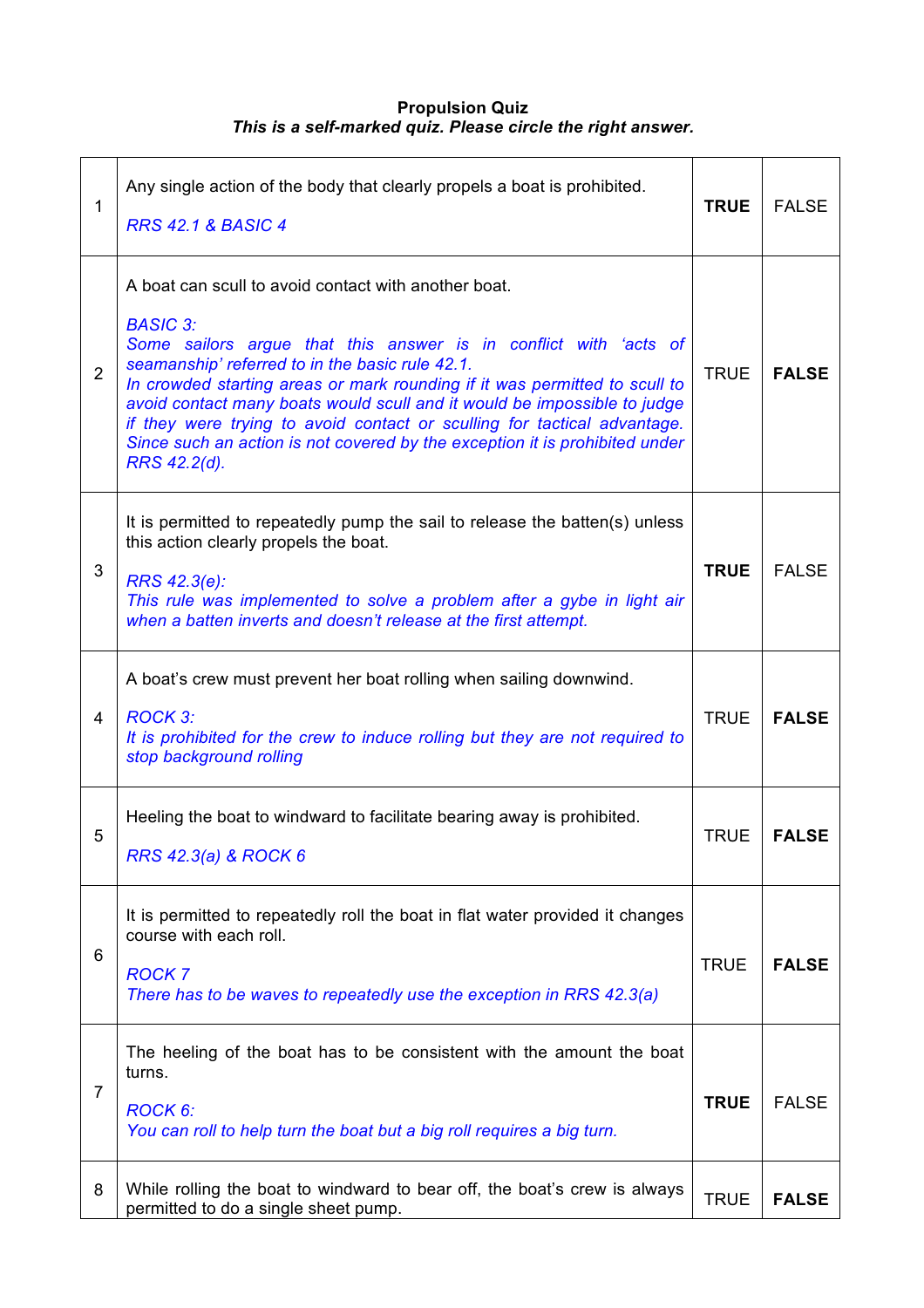|    | There is no connection between being permitted to roll the boat and being<br>permitted to pump. A pump is only permitted if the conditions in RRS<br>42.3 (c) exist however a boat won't be penalized for a single pump unless<br>it clearly propels the boat or is repeated in the same area on the leg. |             |              |
|----|-----------------------------------------------------------------------------------------------------------------------------------------------------------------------------------------------------------------------------------------------------------------------------------------------------------|-------------|--------------|
| 9  | Moving the body fore and aft in phase with the waves on the beat to<br>windward is permitted.<br>OOCH 1:<br>Movements that cause the mainsail to repeatedly flick is body pumping                                                                                                                         | <b>TRUE</b> | <b>FALSE</b> |
| 10 | Surfing means rapidly accelerating down the front of a wave.<br>RRS 42.3(c):<br>This is not to be confused with a 'surge', a small increase in speed after a<br>pump.                                                                                                                                     | <b>TRUE</b> | <b>FALSE</b> |
| 11 | It is prohibited to make a pump in an attempt to plane or surf in marginal<br>conditions.<br><b>PUMP 7 &amp; PUMP 8:</b><br>Three unsuccessful attempts in a row are prohibited                                                                                                                           | <b>TRUE</b> | <b>FALSE</b> |
| 12 | To initiate surfing or planing a boat's crew can pull any sail.<br><b>RRS 42.3(c)</b><br>You can pull any sail once but only to initiate surfing or planing                                                                                                                                               | <b>TRUE</b> | <b>FALSE</b> |
| 13 | A boat's crew is permitted to pump to initiate surfing when she is already<br>planing.<br><b>PUMP12</b>                                                                                                                                                                                                   | TRUE        | <b>FALSE</b> |
| 14 | Gentle movements of the helm across the centerline of the boat that do<br>not propel the boat or prevent it from moving astern are permitted.<br><b>RRS 42.2(d)</b><br>The tiller repeatedly crossing the centerline is not always a prohibited<br>action, It depends on the force and the effect.        | <b>TRUE</b> | <b>FALSE</b> |
| 15 | Repeated forceful movements of the helm when a boat is above close-<br>hauled course and is turning to a close-hauled course are permitted.<br>RRS 42.3(d) & SCULL 1<br>The boat must clearly change direction.                                                                                           | <b>TRUE</b> | <b>FALSE</b> |
| 16 | After a boat collides with a mark she can scull to get clear of it.<br>RRS 42.3 (h)<br>This is not permission to scull around a mark, only to get clear of it.                                                                                                                                            | <b>TRUE</b> | <b>FALSE</b> |